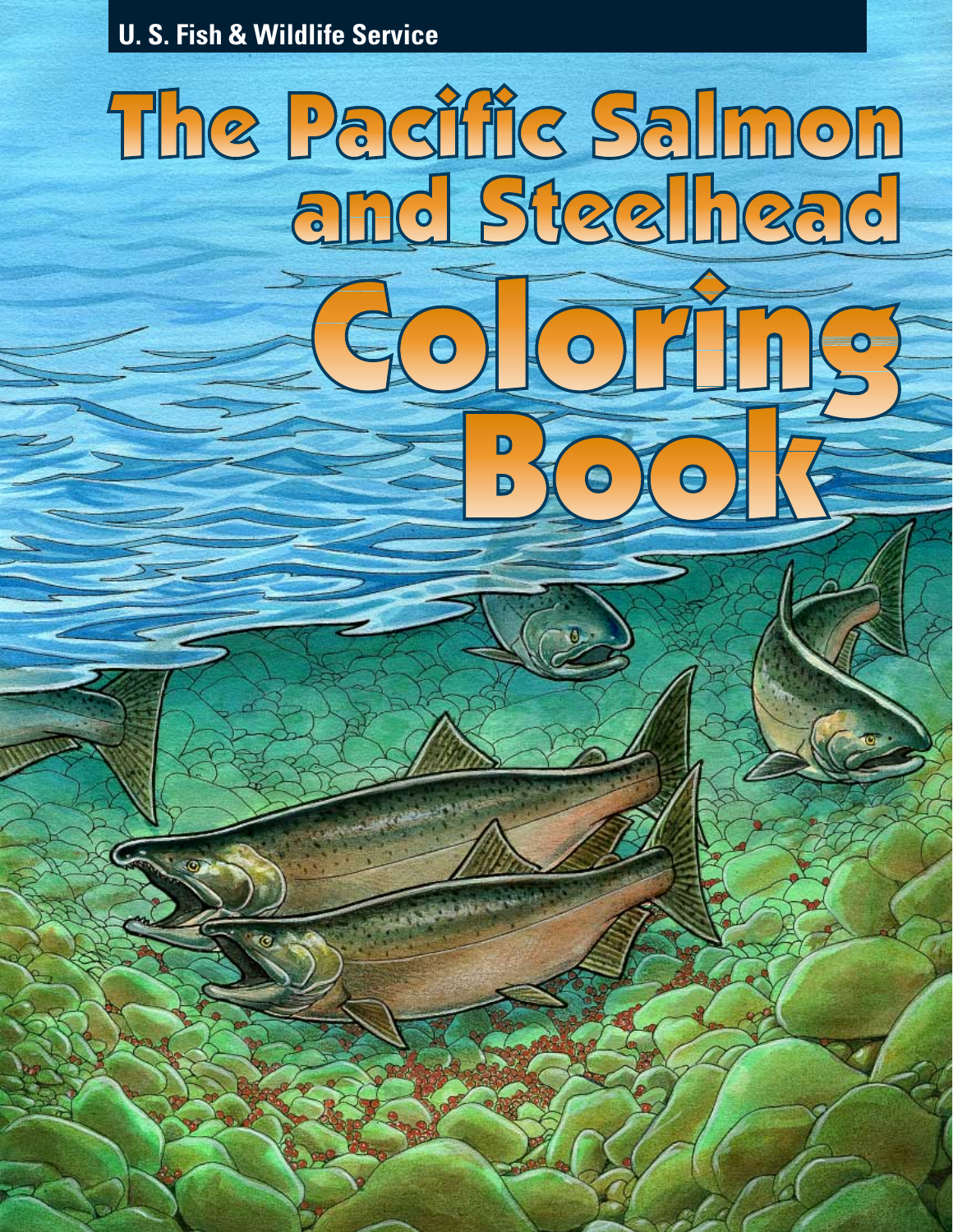

Special thanks to the Sacramento Fish and Wildlife Office's Central Valley Improvement Act Division for their assistance with this project.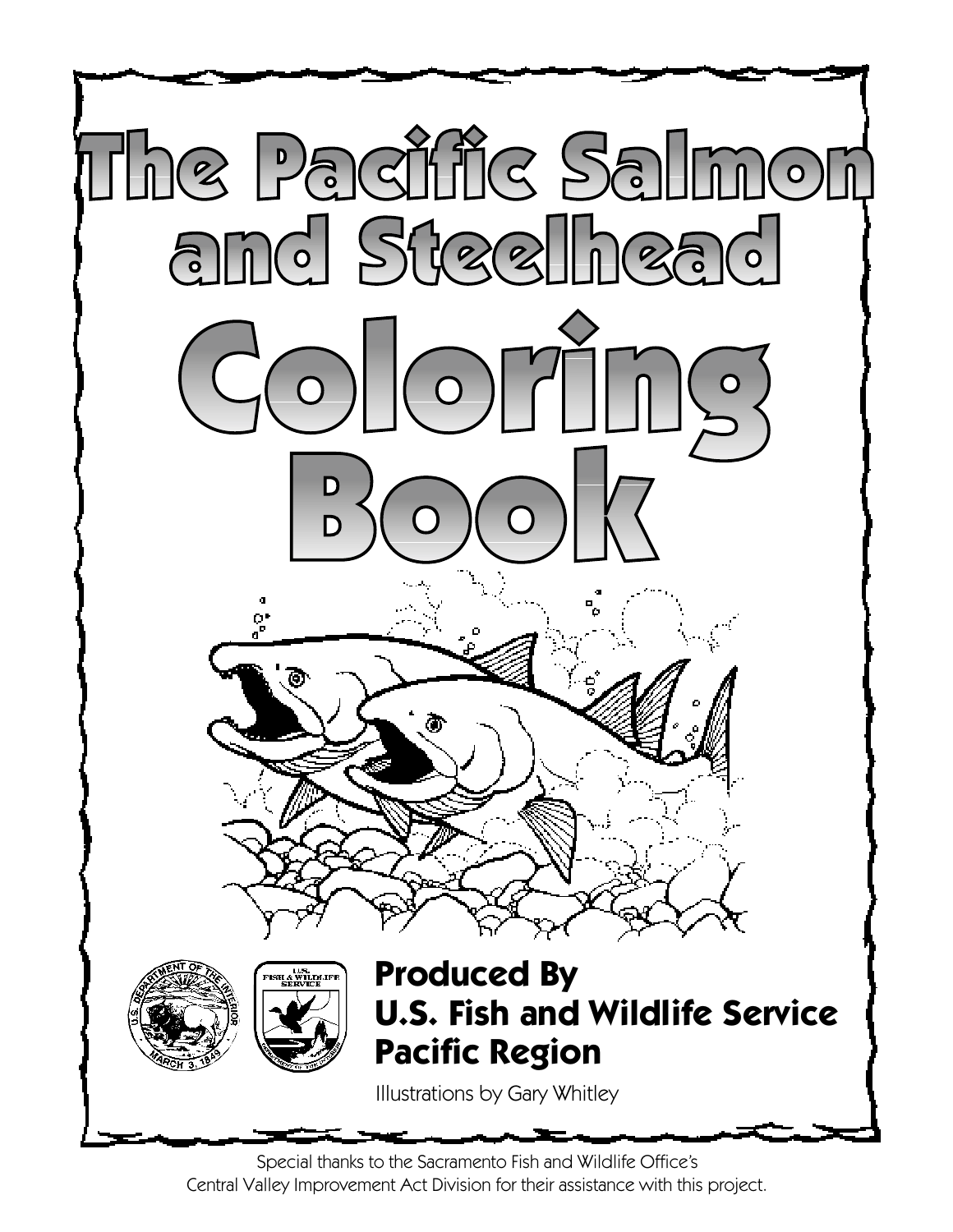

almon are fish that live part of their lives in fresh water, and in the ocean. They hatch in a their lives in fresh water, and part in the ocean. They hatch in a stream, live there for several months, and then swim to the sea, where they grow up. Then they migrate back to the streams where they were born, to lay their eggs.

Five kinds of salmon live in rivers along the Pacific Coast: the **chinook** (or king) salmon, the **coho** (or silver) salmon, the **sockeye** , **pink** (or humpback), and **chum** (or dog) salmon. Chinook are the biggest. Some can weigh over 100 pounds! Pink salmon are the smallest, at  $3$  to 5 pounds.

۰ο

oº

## a Salmon? What Is

**Steelhead** are a kind of rainbow trout that migrate to the sea, like salmon. They are slimmer than salmon, and their tail fins have a more square shape.

Male and female chinook salmon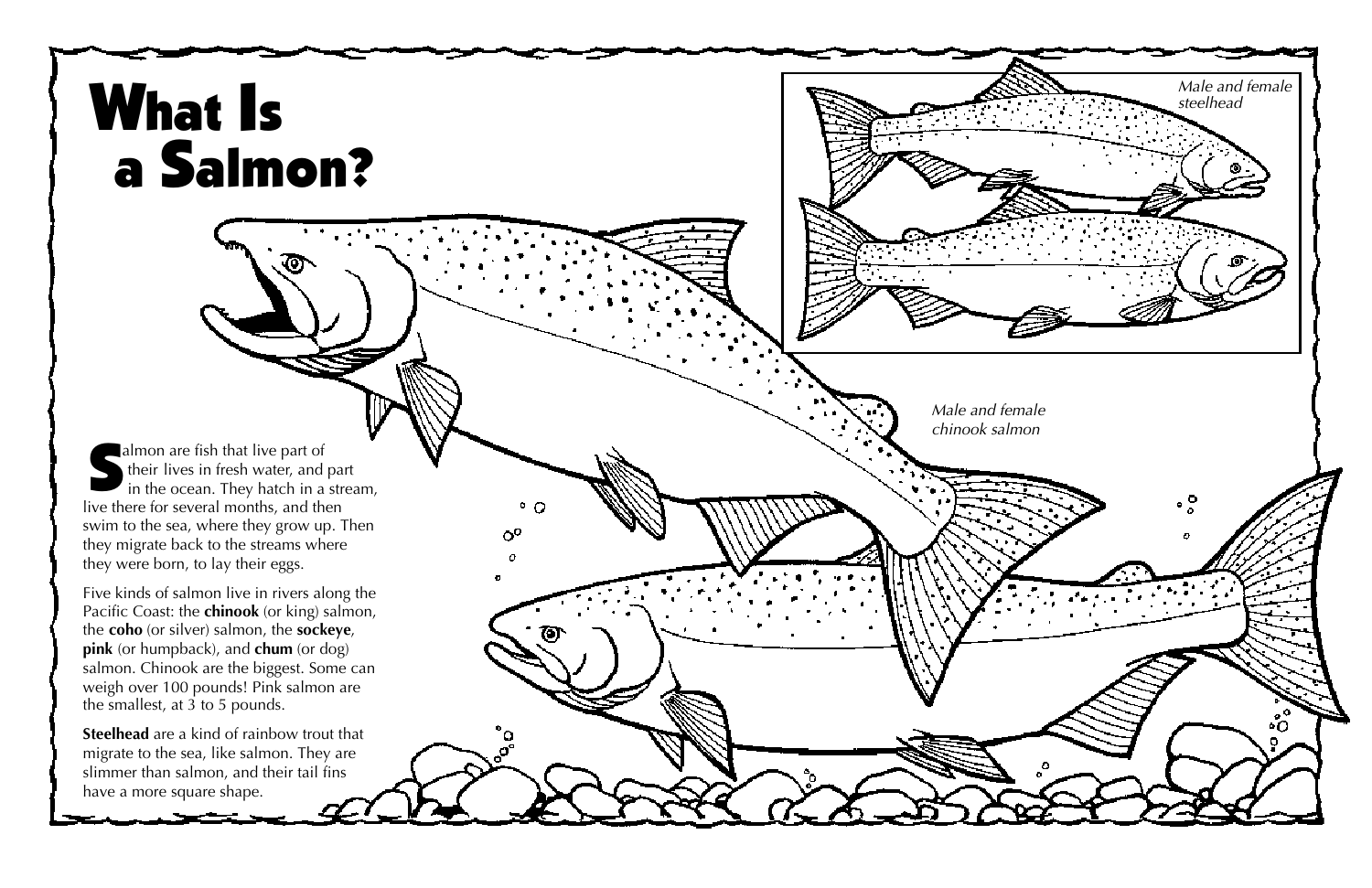Salmon Follow Their Senses!

H **All ave you ever visited another**  city, and noticed that the water there tastes different from the water at home? Salmon can tell the difference between water from different places too! Young salmon memorize the smell of their home stream before they migrate to the sea. When they are ready to return to fresh water, they follow the smell home.

**Migration** 

As the salmon migrate from the ocean to their home streams, their color and shape changes. Males get hooked jaws with sharp teeth. In some species, their backs get humps. Both males and females change color.

For Salmon, Fat is Where It's At

When they're living in the ocean, salmon eat a lot to store up plenty of fat. This fat is the "fuel" they need to get to their spawning grounds. Once salmon enter freshwater, they stop eating. So a salmon is a lot like a car that must make a long trip on one tank of gas. If anything delays the salmon, they may use up their fuel too soon — and not have enough to make it home.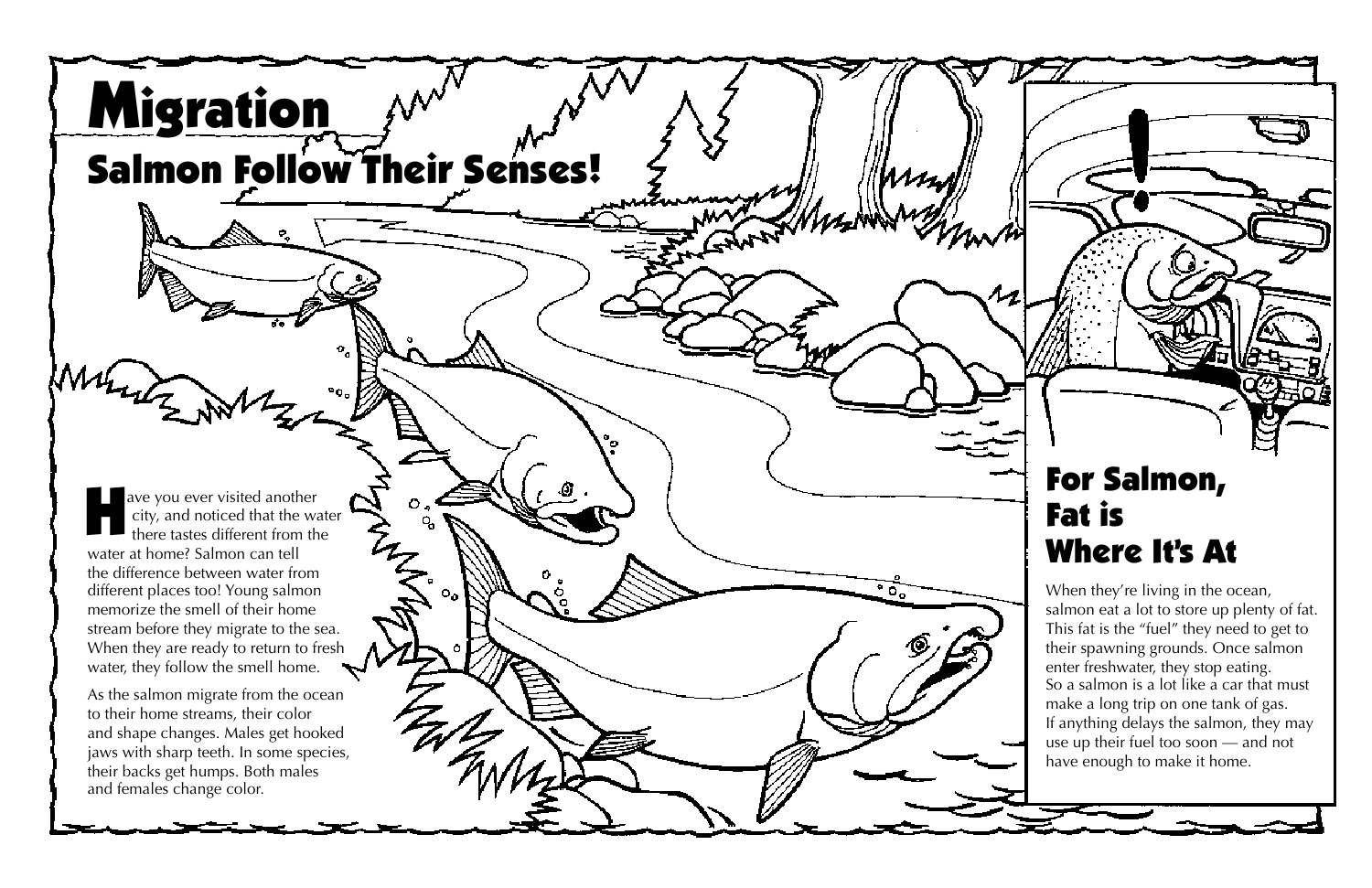

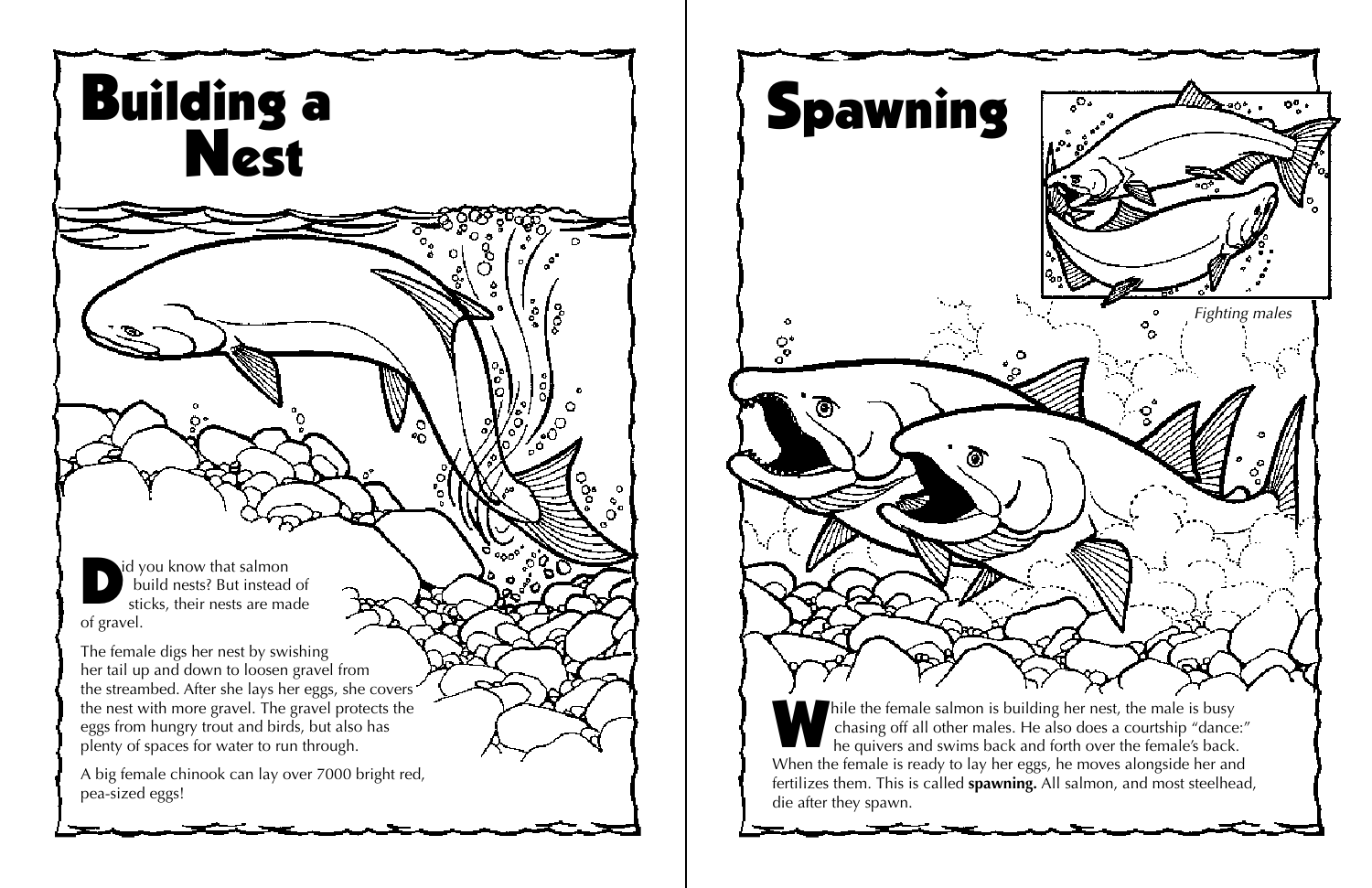

For a few weeks they stay hidden in the gravel, living off their egg yolk. As the yolk gets used up, the pouch shrinks and then disappears. Scientists call this "buttoning up."

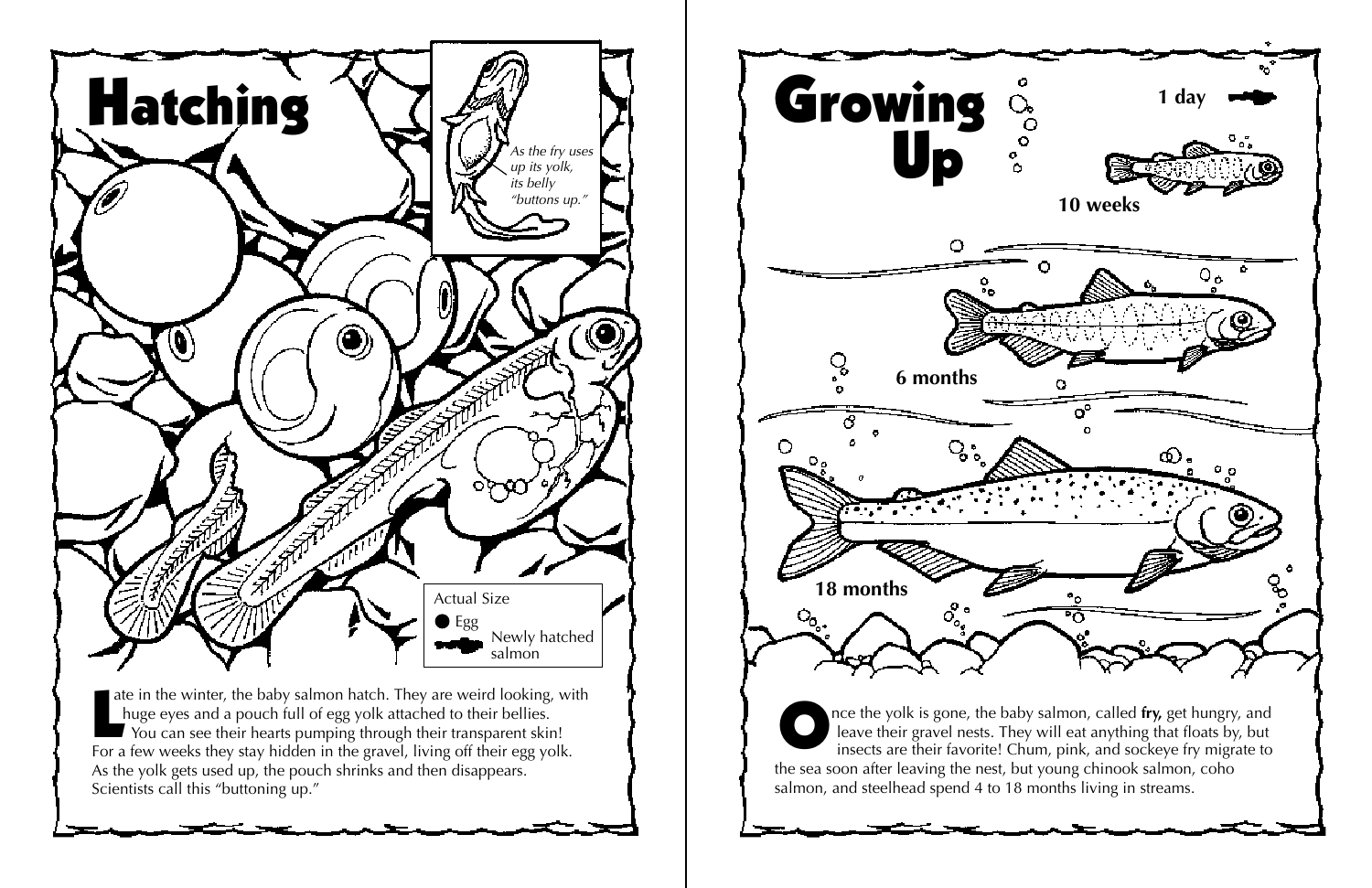

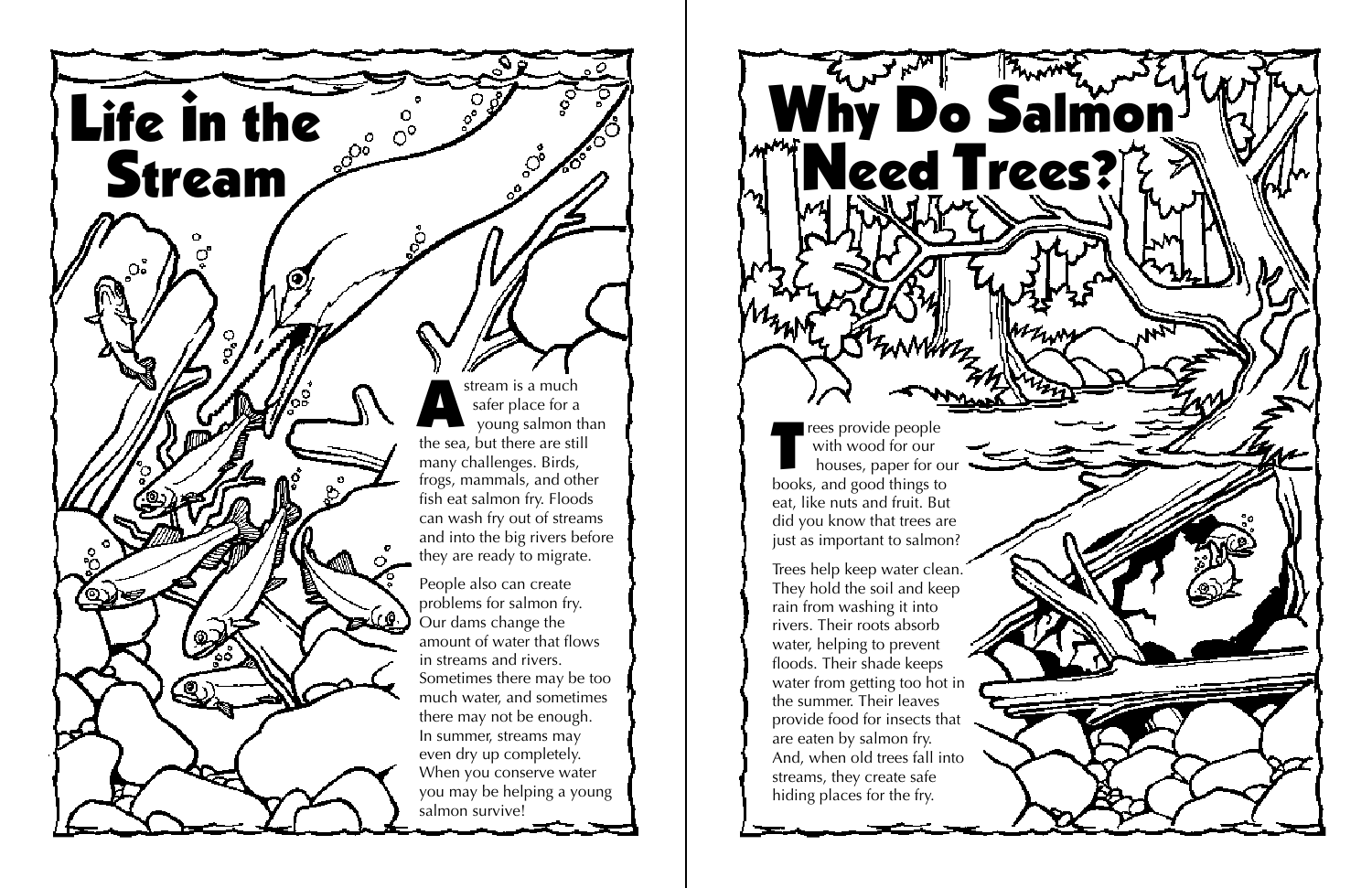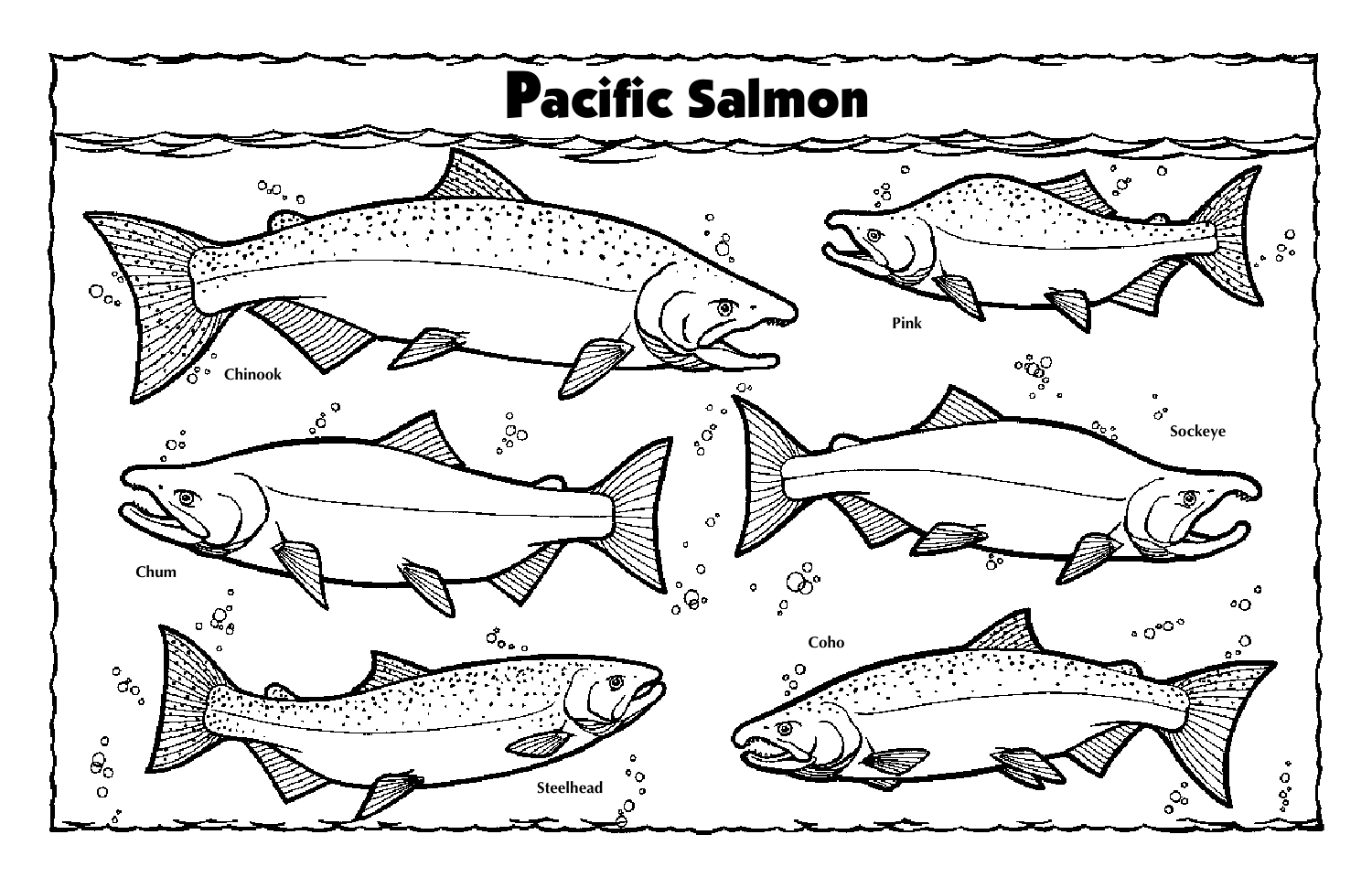In spring, the salmon fry become<br>restless. They turn silvery in col<br>and lose their spots. As snow m restless. They turn silvery in color and lose their spots. As snow melts in the mountains and streams run faster, they begin swimming to the sea. Now they are called **smolts.**

 $\circ \circ^{\circ}_{\circ} \circ_{\circ}$ 

o  $\ddot{\phantom{a}}$ 

ိ

ő

Journey to the

AWANNAN

6

The journey is a dangerous one. Some smolts are killed going through dams. Many more become dizzy and confused easy prey for predators such as gulls, striped bass, and pikeminnows waiting on the other side of the dams. Other smolts get sucked out of the river and into canals that carry water to our crops.



Finally the smolts arrive in an **estuary,** where a river meets the sea and salt water mixes with fresh. Here, the young salmon adapt to salt water before they enter the ocean. Estuaries are rich in food, and the young salmon eat as much as they can. The bigger they can get before they enter the ocean, the better their chances of survival.

Sea

{www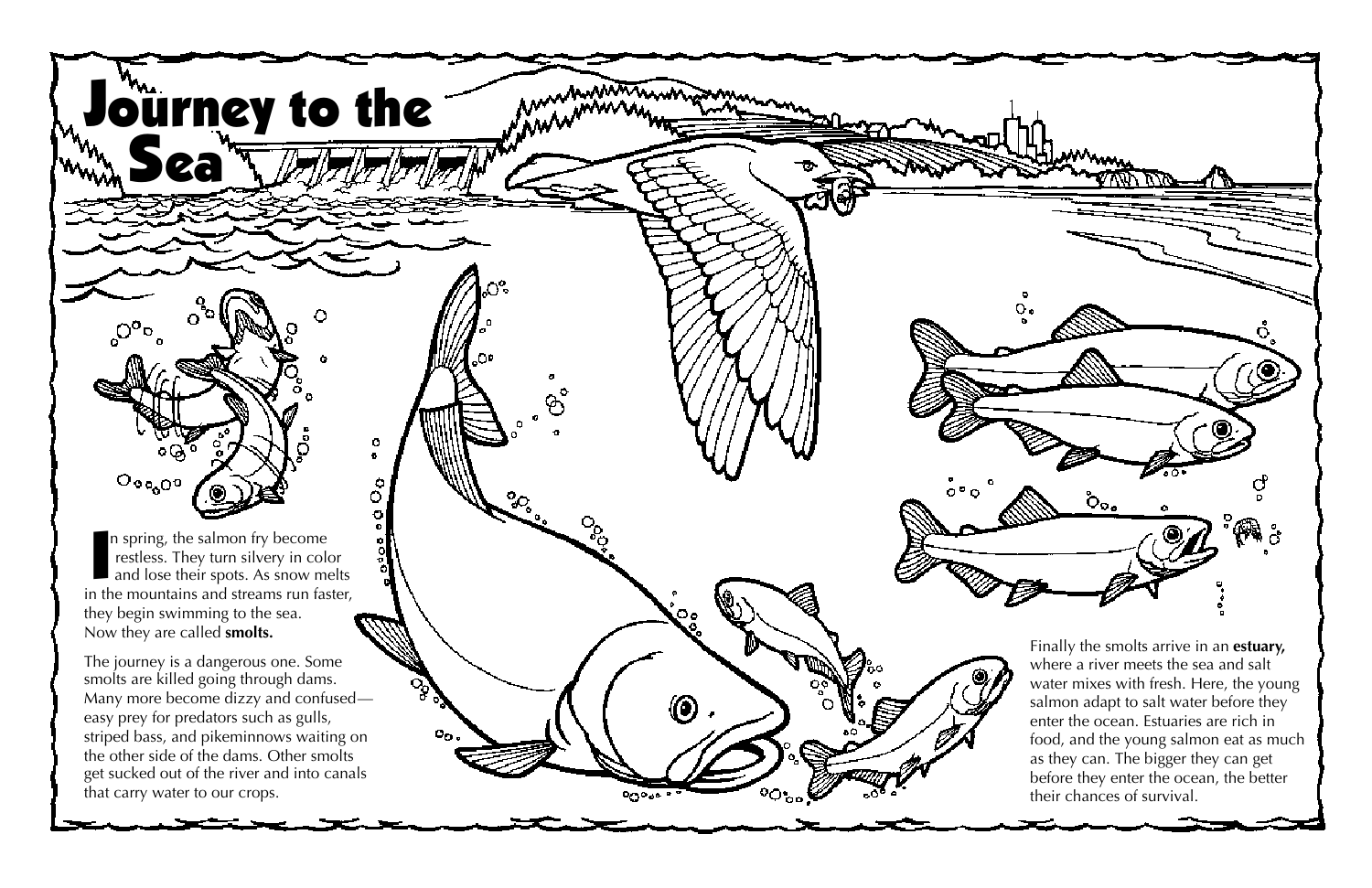of Salmon





ow long do salmon live in streams? What do they eat? Who eats them? Where do they go in the ocean and how long do they stay there? How many survive to adulthood? These are some of the questions that scientists try to answer. When we know what salmon need, we can help them better. H

One way we learn about salmon is by tagging them. Some hatchery fish are given **coded wire tags.** A special machine is used to put a tag in the fish's snout. When the fish is caught as an adult, the tag is removed and read under a microscope. The pattern of lines on the tag tells when and where the fish was released.

Salmon also get "check-ups" by scientists using special live traps called **screw traps.** These traps (which look like space capsules!) are placed in rivers to catch passing salmon. Scientists study the salmon, and then return them to the water. Ocean and estuary "check-ups" are done using nets which trail behind boats.

Screw trap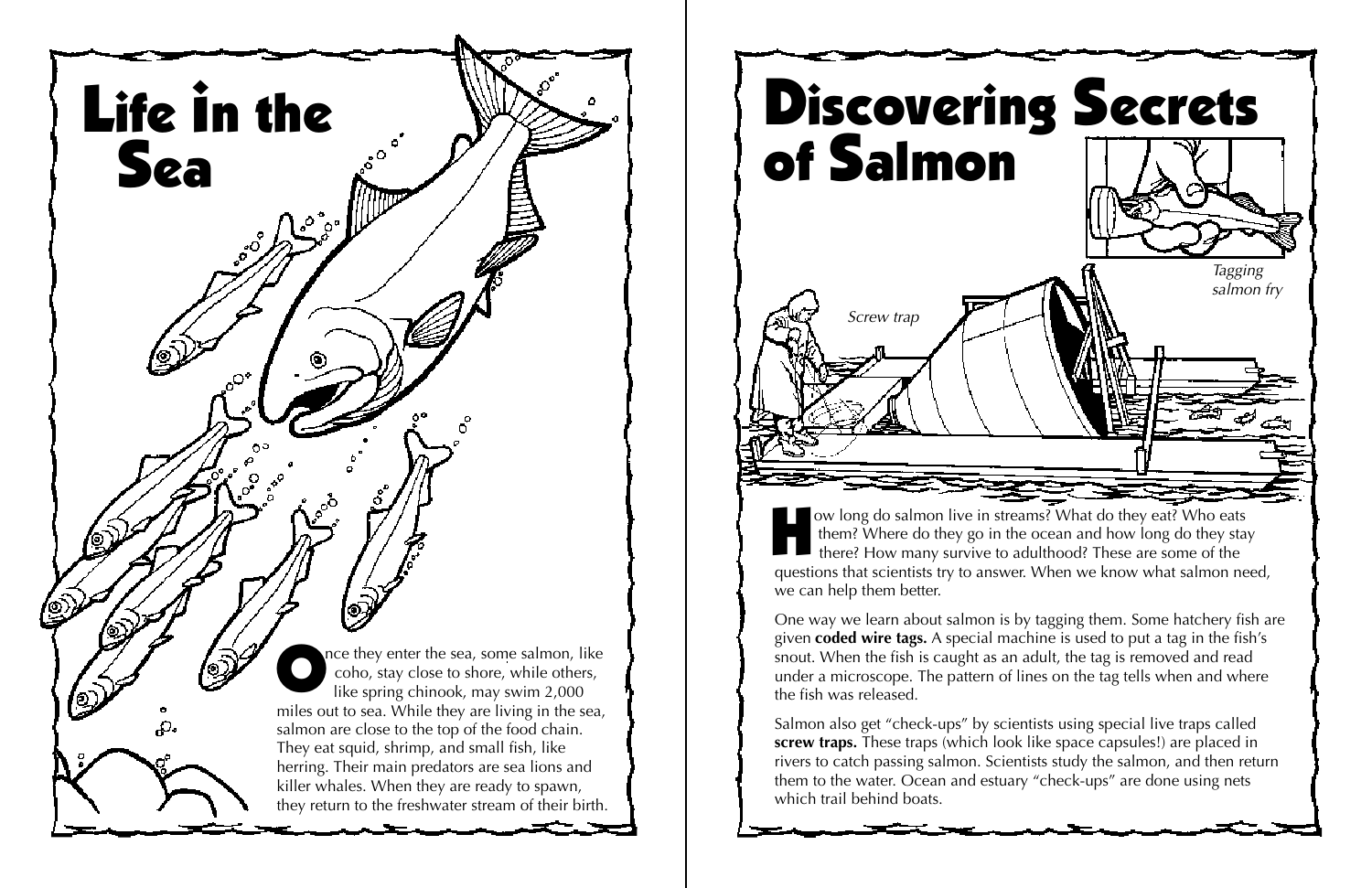

Some rivers have been blocked by dams. Dams have helped people by providing us with electricity and a way to store water. But dams have been hard on salmon. Some dams block salmon from getting to rivers where they used to spawn. Gravel that salmon need to build nests gets stuck behind these dams.

Other dams have turned rivers into huge lakes — perfect habitat for predatory fish. Without strong currents, young salmon have to work harder to swim to the sea. Salmon also use up a lot of energy as they try to find their way past the dams.

 Some have even been listed as endangered species. Salmon are in trouble mostly because their **habitats** — the places where they live — are in trouble. T

> Other rivers are too warm, muddy, or polluted for salmon to use. When forests are cut or burned down, or too many cattle trample the ground, soil washes into rivers. The soil covers up salmon nests, and the eggs die. The water becomes warmer and muddier. Salmon fry get sick more easily. If the temperature rises above 77 degrees, they die. Polluted water, which runs into rivers from places where people live and work, can contain chemicals which hurt or kill salmon.

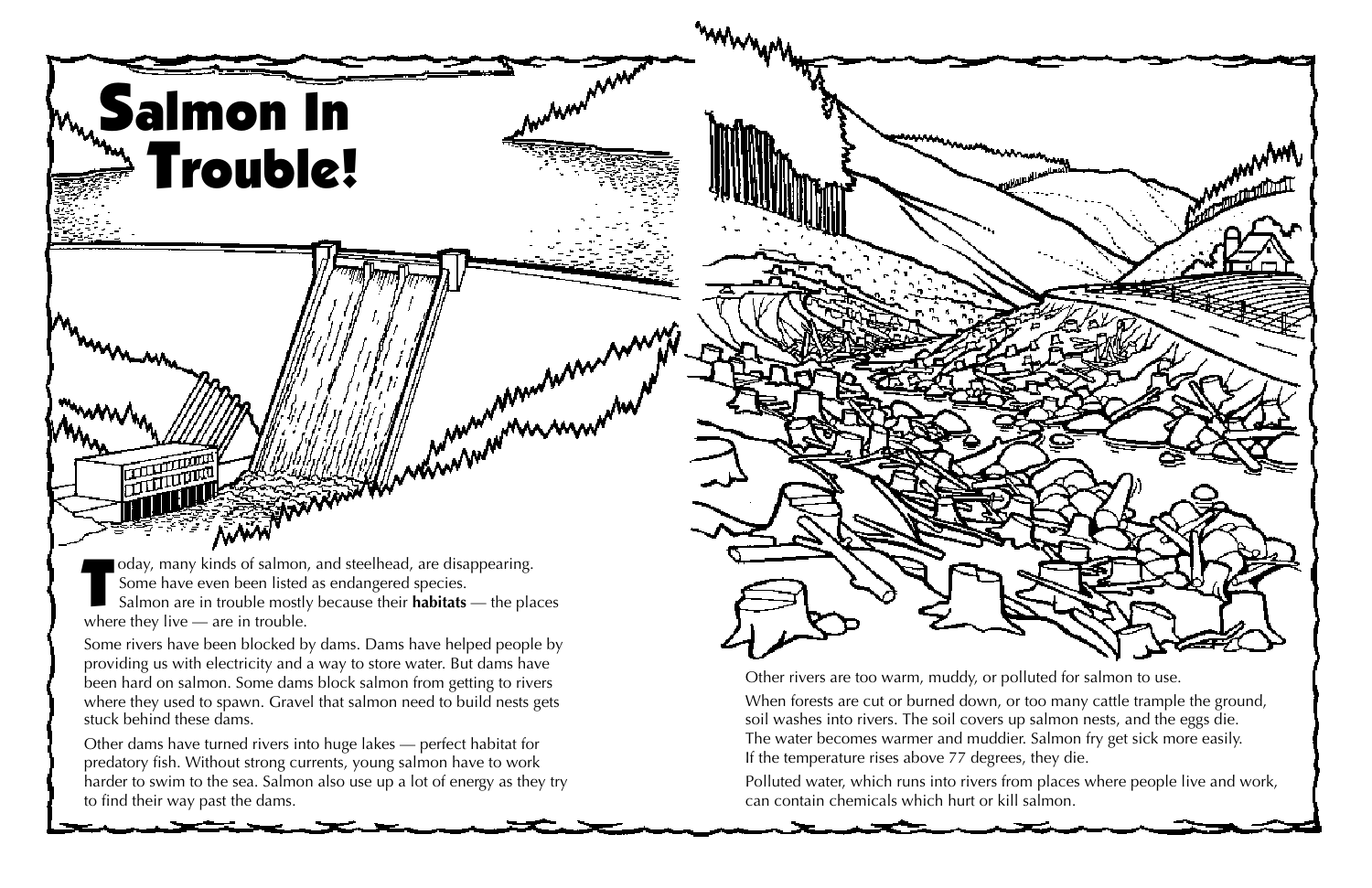WANT We can help make warm, muddy streams cool and clear again, by planting new trees and putting up fences to keep cattle from trampling stream banks.

We can put screens over places where people take water from streams, so that fish will not be pulled out of streams and end up in dead-end canals.

Helping the

We can build fish ladders, which look like big, watery stair steps, to help salmon swim over the dams. We can place new gravel below dams, so that there there is plenty of gravel for the salmon to build their nests.

 $\blacksquare$  oday, rivers in the West are controlled by people. In dry places, aqueducts and irrigation ditches take water from rivers and send it to cities and farms. Sometimes there may not be enough water left over for fish. It's only been recently that people realized they must conserve water, and set some aside for fish. We also need to help fish get safely past the obstacles we have created. Here are some things people are doing to help salmon!

**Salmon**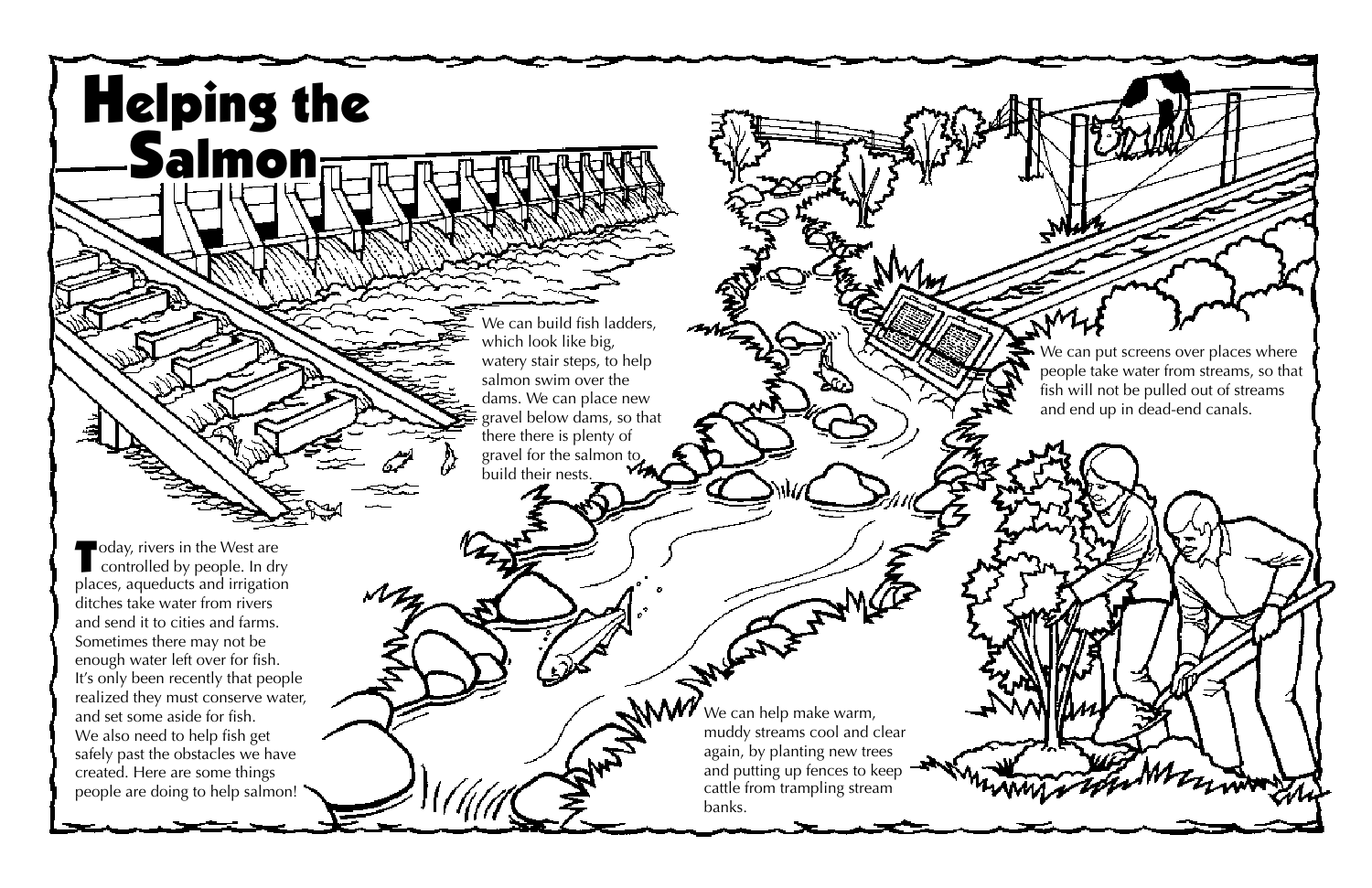Why Do We Need Salmon?



Salmon are part of a healthy ecosystem. Many animals eat salmon: bears, eagles, sea lions, killer whales, and more. When salmon numbers decrease, these animals do also. www.mathylythe

Some people depend on salmon for their jobs: commercial fishers; fishing guides; people who make fishing gear and boats; and people who work in canneries and fish markets.

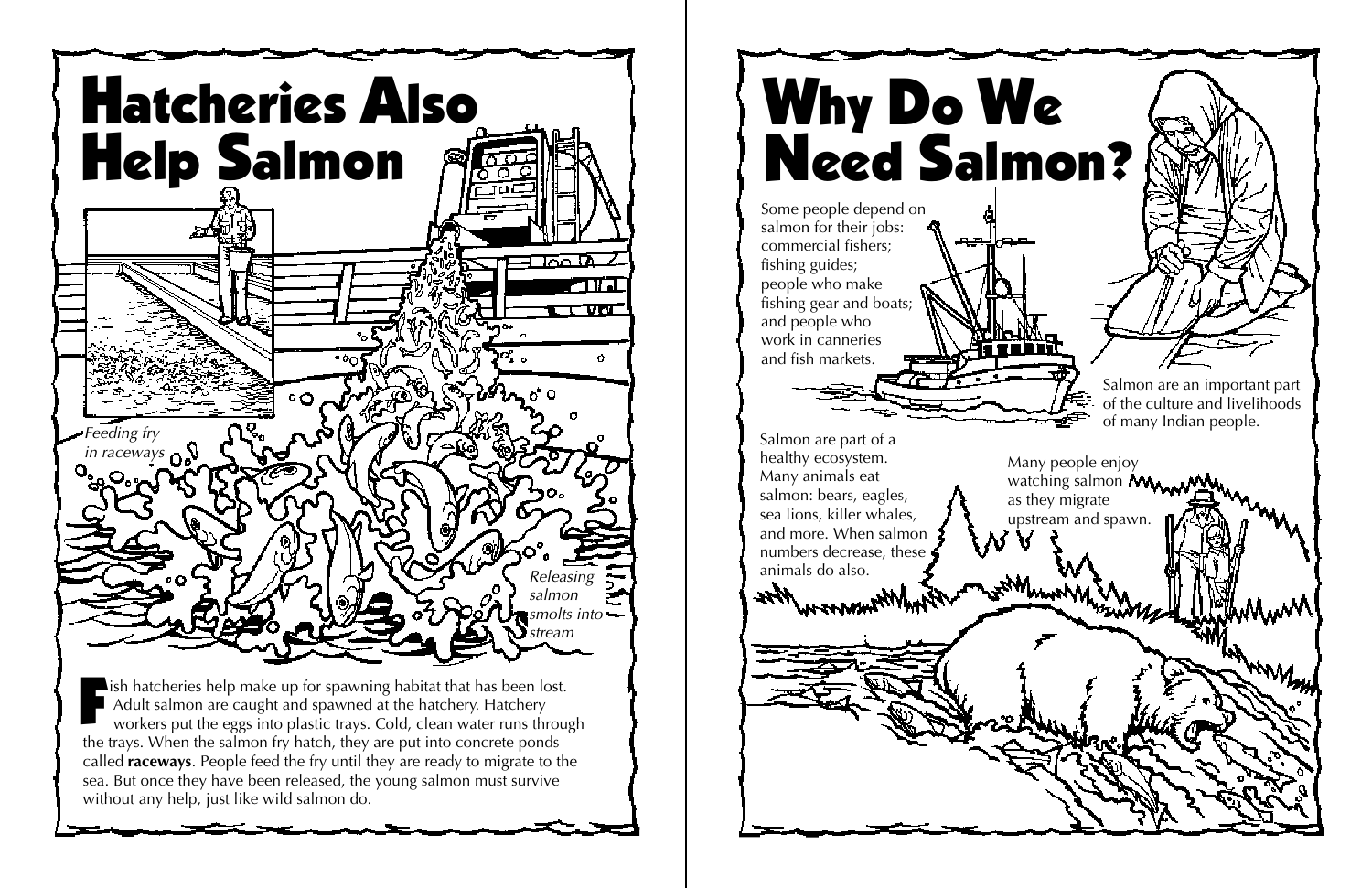# Salmon Activity Page

### What Can I Do to Help Salmon?

Unscramble the words in ( ) to find out!

Conserve (ertwa) and \_\_\_\_\_\_\_\_\_\_\_\_ (celeyticirt). If you use less, there will be more water for salmon.

Volunteer to help (trerose) streams by planting trees.

Don't dump oil, antifreeze, or other chemicals into street drains. Many drains empty into \_\_\_\_\_\_\_\_\_(siverr)!

Recycle and reuse paper. Saving \_\_\_\_\_\_\_\_\_ (seret) will help save salmon.

Talk to your \_\_\_\_\_\_\_\_\_\_\_(endsfri) and \_\_\_\_\_\_\_\_ (rentspa) about salmon and what they can do to help.

#### Word Search

There are 20 "salmon words" hidden in this puzzle. Can you find them all?

| salmon    | fry        | M        | $\mathbf{Y}$ | E            | T              | Y             | $M$ F        |                | <sub>S</sub> | $H$ O        |             | L Z          |               | $\mathbf N$  | $\mathbf C$   |  |
|-----------|------------|----------|--------------|--------------|----------------|---------------|--------------|----------------|--------------|--------------|-------------|--------------|---------------|--------------|---------------|--|
| steelhead | smolts     |          |              |              |                |               |              |                |              |              |             |              |               |              |               |  |
| chinook   | estuary    | N        | E            | $\mathbf R$  | $\overline{O}$ | $\mathbf{A}$  | S.           |                | A L          | M O          |             | $\mathbf N$  | G             | $\mathbf{F}$ | E             |  |
| coho      | habitat    | $\Omega$ | L            | $\Omega$     | A              | M             | $\mathbf T$  | $\mathbf{I}$   | $\mathbf R$  | S            | W           | $\Omega$     | H             | $\Omega$     | $\mathcal{C}$ |  |
| pink      | hatchery   |          | E            | T            | S              | $\mathbf U$   | K            | $\mathbf I$    | E            | P            | N           | E            | A             | $\Omega$     | S             |  |
| chum      | restore    |          | T            | S            | N              | H             | T            | Y              | B            | $\Omega$     | D           | P            | T             | D            | Y             |  |
| sockeye   | food chain | A        | L            | E            | E              | $\mathcal{C}$ | E            | S              | $\bf K$      | $\mathbf{A}$ | S           | $\mathbf{V}$ | $\mathcal{C}$ | C            | G             |  |
| snout     | life cycle | R.       | $\mathbf{F}$ | R            | $\mathbf{L}$   | $\bf{K}$      | M            | $\overline{O}$ | E            | T            | H           | A            | H             | H            | Y             |  |
| gravel    | predators  | G        | T            | R            | $\mathbf C$    | J             | $\mathbf{A}$ | H              | M            | B            | U           | $\bf{I}$     | E             | A            | $\mathbf{L}$  |  |
| spawn     | migration  |          | E            | O            | Y              | W             | L            | S              | E            | Z            | $\mathbf N$ | $\Omega$     | R             | $\mathbf I$  | $\mathbf R$   |  |
|           |            | M        | S.           |              | A C            | E             | S.           | T              | $\mathbf{L}$ | $\Omega$     | M           | S            | Y             | $\mathbf N$  | T             |  |
|           |            | S        | P            | $\mathbf{R}$ | E              | D             | A            | T              | $\Omega$     | $\mathbf R$  | S           | E            | H             | U            | K             |  |
|           |            |          | N            | T            | $\mathbf F$    | W             | O            | $\bf K$        | S            | W            | M           | D            | $\Omega$      | K            | - N           |  |
|           |            | F        | S            | H            | $\mathbf{I}$   | $\bf K$       | S            | $\mathbf{P}$   | $\mathbf{A}$ | W            | $\mathbf N$ | N            | A             | - G          | $\mathbf I$   |  |
|           |            | W        | S            |              |                | E             | V            | A              | R            | G            | S           | U            |               | W            | P             |  |



### Where Can I Go to See Salmon?

Winchester

∎cole M. ©

密

from Gate  $\frac{1}{2}$ 

⊜

Mad River

Salmon may be coming to a river or fish hatchery near you! Here are some places in California, Oregon, Washington, and Idaho where you can see salmon and steelhead. The best months to see salmon are July through October in Oregon, Washington, and Idaho; and October through February in California. Steelhead arrive later, December through March. Exact dates may vary, so call ahead before planning your visit.

**For more information on National Fish Hatcheries and salmon viewing, call:**

**California:** Coleman National Fish Hatchery 530/365-8622

**Oregon, Washington, and Idaho:**

Outreach Specialist, Fisheries U.S. Fish and Wildlife Service 503/231-6874

**State Fish Hatcheries:** California: 916/653-6194 Oregon: 503/872-5252 x.2112 Washington: 360/902-2661 Idaho: 208/334-3791

#### **Visit Us on the Web!**

For more information about seeing salmon and other fish and wildlife in the Pacific Region, visit the U. S. Fish and Wildlife Service on the Web at **http:/www.r1.fws.gov** and click on "Visitor Directory."